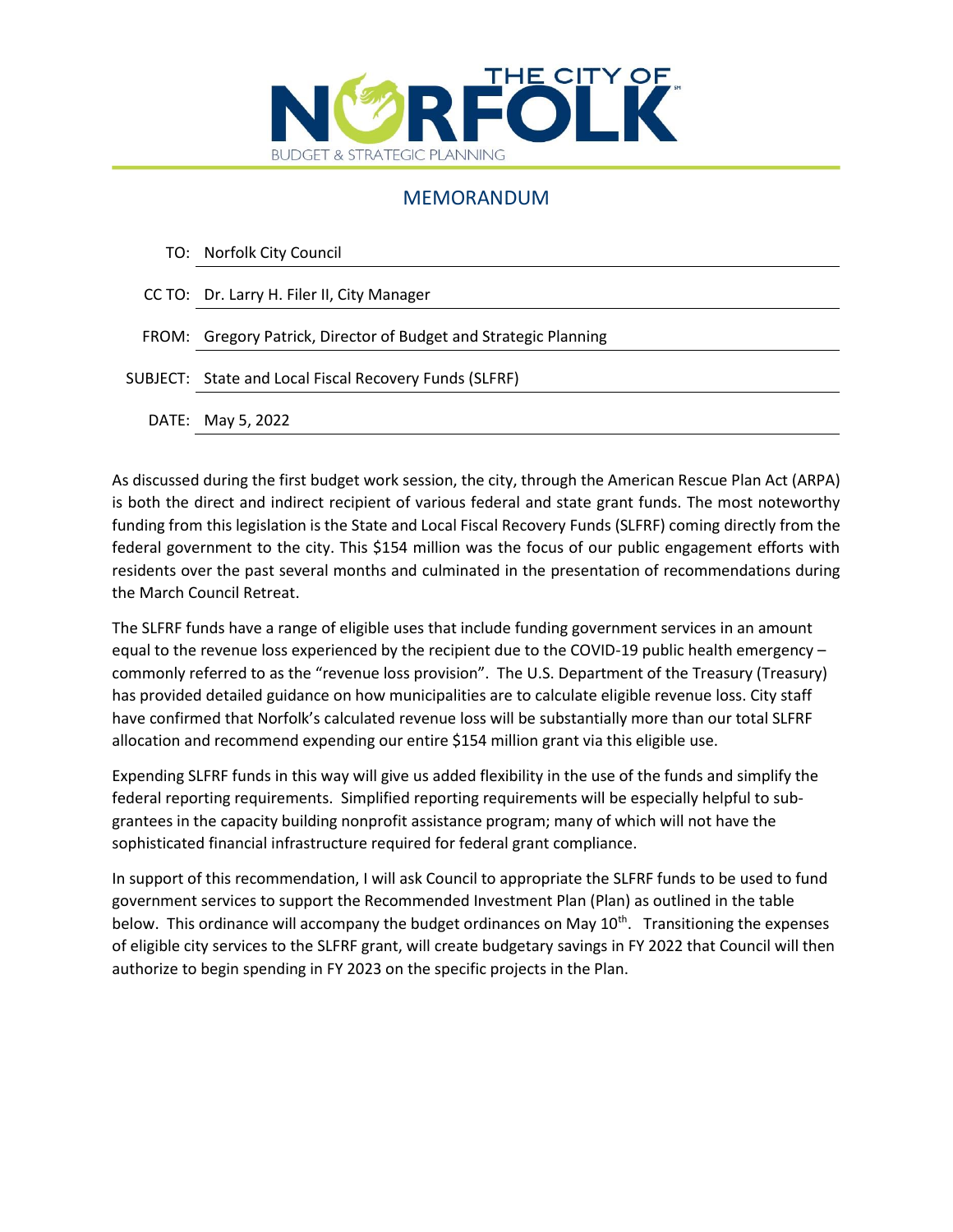## **Recommended SLFRF Investment Plan**

| Category                          | <b>Allocation</b> |
|-----------------------------------|-------------------|
| Downtown Floodwall Project        | \$64,000,000      |
| Continuity of Services            | \$48,100,000      |
| Neighborhood CIP Projects         | \$24,000,000      |
| Nonprofit Assistance <sup>1</sup> | \$13,000,000      |
| Broadband Expansion <sup>2</sup>  | \$5,000,000       |
| <b>Total</b>                      | \$154,100,000     |

<sup>1</sup>Includes \$800,000 previously appropriated by Council to continue eviction mitigation services

<sup>2</sup>\$6M previously appropriated for Broadband Expansion - actual cost was \$5 million - remaining \$1 million re-allocated to Neighborhood CIP projects

To date, Council has appropriated \$6.8 million of SLFRF funds to fund eligible government services and authorized the expenditure of \$6.8 million of previously appropriated funds for:

- Regional broadband (\$6 million), and
- Eviction mitigation efforts (\$800K)

An ordinance to appropriate the remaining \$147.3 million of SLFRF funds will accompany the budget ordinances. The FY 2023 Operating Budget Ordinance will appropriate \$3.45 million of SLFRF related budget savings for the Continuity of Services and the FY 2023 Capital Budget Ordinance will appropriate \$56 million of SLFRF budget savings for Neighborhood CIP Projects (\$24 million) and the Downtown Floodwall Project (\$32 million). The table below identifies the CIP projects in the Proposed FY 2023 Budget that will be supported with SLFRF funds and the page numbers in the budget document where details of each project are located.

## CIP Projects in the Proposed FY 2023 Budget Supported with SLFRF Funds

|                                                          | <b>Budget Page</b> |
|----------------------------------------------------------|--------------------|
| <b>Project</b>                                           | <b>Number</b>      |
| <b>Construct a Downtown Flood Wall</b>                   | 885                |
| <b>Transform Northside Park</b>                          | 861                |
| <b>Transform Barraud Park</b>                            | 860                |
| Improve 23rd Street Streetscapes                         | 815                |
| Improve and Maintain the Zoo                             | 840                |
| Construct Public Boat Ramp on Pretty Lake                | 852                |
| Support Outdoor Athletic Field Lighting                  | 859                |
| Renovate Selden Market                                   | 792                |
| Improve former Greenies site                             | 791                |
| Construct Wooden Fishing Pier at Granby Street Bridge    | 813                |
| Provide Gap Financing for Affordable Housing Initiatives | 829                |
| Construct Calvary Cemetery Mausoleum                     | 907                |
| Improve Huntersville Park Site                           | 858                |